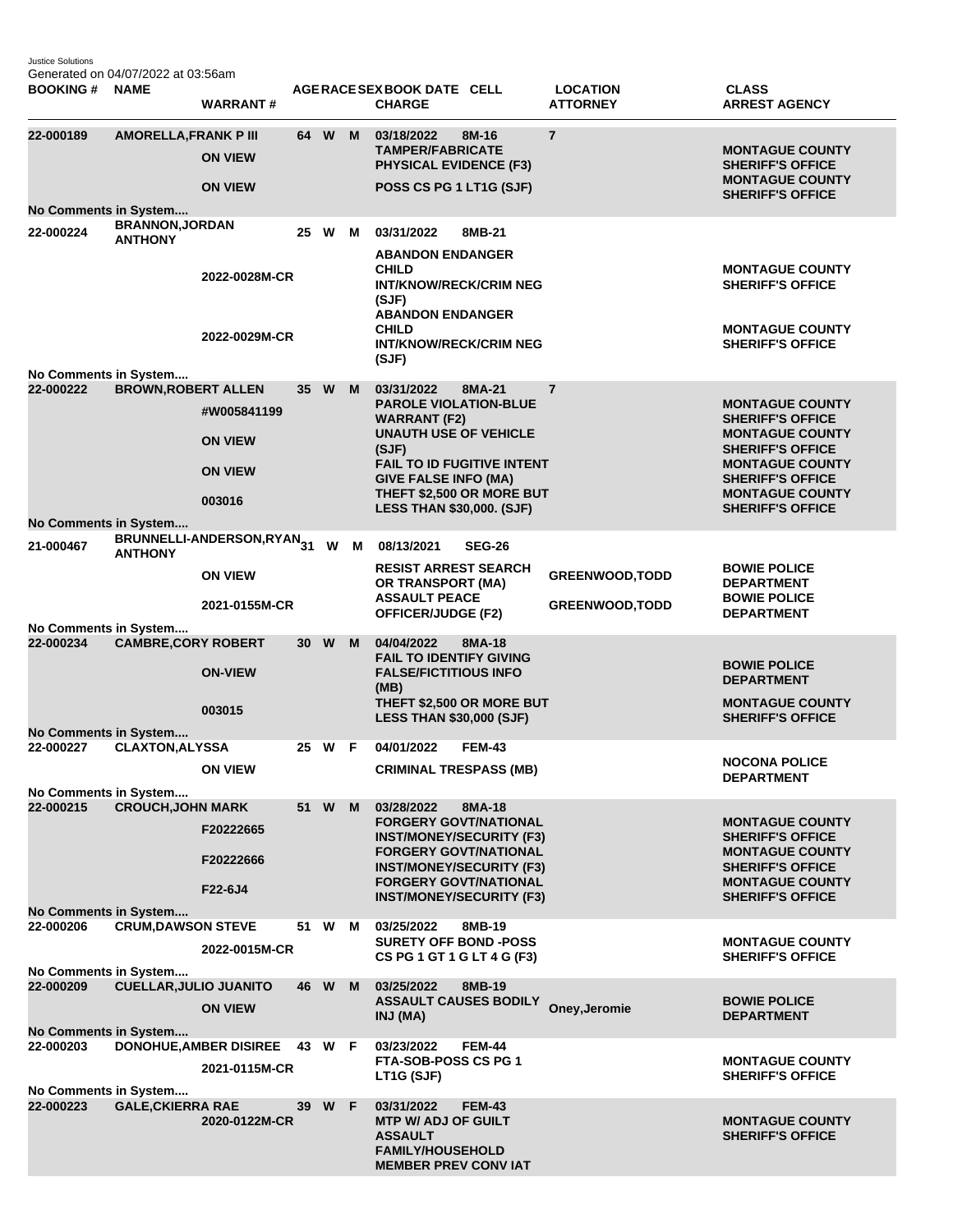|                                    |                                             |                                              |      |        |   | (F3)                                                          |                                          |                                                   |
|------------------------------------|---------------------------------------------|----------------------------------------------|------|--------|---|---------------------------------------------------------------|------------------------------------------|---------------------------------------------------|
| No Comments in System<br>22-000131 | <b>HALL, CAMERON CLAY</b>                   |                                              | 30 W |        | м | 02/22/2022<br>8MA-21                                          |                                          |                                                   |
|                                    |                                             | 2019-0071M-CR                                |      |        |   | <b>BURGLARY OF HABITATION <sub>HALL,</sub>CAMERON</b><br>(F2) |                                          | <b>MONTAGUE COUNTY</b><br><b>SHERIFF'S OFFICE</b> |
|                                    |                                             | 2019-0071M-CR                                |      |        |   | <b>MOTION TO PROCEED ADJ</b><br>OF GUILT-BURGLARY OF          | <b>HALL,CAMERON</b>                      | <b>MONTAGUE COUNTY</b><br><b>SHERIFF'S OFFICE</b> |
| No Comments in System              |                                             |                                              |      |        |   | <b>HABITATION (F2)</b>                                        |                                          |                                                   |
|                                    | <b>HERNANDEZ, OSCAR</b>                     |                                              |      |        |   |                                                               |                                          |                                                   |
| 21-000295                          | <b>ALFREDO</b>                              | F2021568                                     | 26 H |        | M | 05/21/2021<br>$1M-47$<br><b>SOB - SEXUAL ASSAULT IN</b>       |                                          | <b>TEXAS DEPARTMENT OF</b>                        |
|                                    |                                             | PRL2105000127                                |      |        |   | <b>DISASTER AREA (F1)</b><br><b>ICE HOLD ()</b>               | <b>ODOM,LANHON</b><br><b>ODOM,LANHON</b> | <b>PUBLIC SAF</b><br><b>TEXAS DEPARTMENT OF</b>   |
|                                    |                                             |                                              |      |        |   |                                                               |                                          | <b>PUBLIC SAF</b>                                 |
| No Comments in System<br>22-000145 | <b>HILLIARD, DAVID BURNS</b>                |                                              | 60 W |        | м | 02/28/2022<br>8MB-21                                          |                                          |                                                   |
|                                    |                                             |                                              |      |        |   | <b>FAILURE TO APPEAR-BURG</b>                                 |                                          | <b>MONTAGUE COUNTY</b>                            |
|                                    |                                             | 2021-0122M-CR                                |      |        |   | <b>OF HAB (SJF)</b>                                           |                                          | <b>SHERIFF'S OFFICE</b><br><b>MONTAGUE COUNTY</b> |
|                                    |                                             | 17943-01                                     |      |        |   | <b>PUBLIC INTOX (MC)</b>                                      |                                          | <b>SHERIFF'S OFFICE</b>                           |
| No Comments in System              |                                             |                                              |      |        |   |                                                               |                                          |                                                   |
| 22-000212                          |                                             | KNOWLES, THOMAS MYRON 34 W<br><b>ON VIEW</b> |      |        | M | 03/26/2022<br>8MB-19<br><b>MAN DEL CS PG 1</b>                |                                          | <b>MONTAGUE COUNTY</b>                            |
|                                    |                                             | <b>ON VIEW</b>                               |      |        |   | GT=1GLT4G (F2)<br><b>RESIST ARREST SEARCH</b>                 |                                          | <b>SHERIFF'S OFFICE</b><br><b>MONTAGUE COUNTY</b> |
|                                    |                                             | 1707344D                                     |      |        |   | <b>OR TRANSPORT (MA)</b><br><b>POSS CS PG 1/1-B LT 1G</b>     |                                          | <b>SHERIFF'S OFFICE</b><br><b>MONTAGUE COUNTY</b> |
|                                    |                                             |                                              |      |        |   | (SJF)<br><b>FAIL TO COMPLY SEX OFF</b>                        |                                          | <b>SHERIFF'S OFFICE</b>                           |
|                                    |                                             | F20222675                                    |      |        |   | <b>DUTY TO REG LIFE/90 DAY</b><br>(F2)                        |                                          | <b>MONTAGUE COUNTY</b><br><b>SHERIFF'S OFFICE</b> |
| No Comments in System              |                                             |                                              |      |        |   |                                                               |                                          |                                                   |
| 22-000233                          | <b>MALONE, DARRELL ALLEN</b>                | R210357                                      |      | 38 W M |   | 04/03/2022<br>8MB-21<br>ALL CLASS C / OPEN                    |                                          | <b>MONTAGUE COUNTY</b>                            |
|                                    |                                             | R220116                                      |      |        |   | <b>CONTAINER (MC)</b><br>ALL CLASS C / FAILURE TO             |                                          | <b>SHERIFF'S OFFICE</b><br><b>MONTAGUE COUNTY</b> |
|                                    |                                             |                                              |      |        |   | APPEAR IN COURT (MC)<br><b>CAPIAS PRO FINE /</b>              |                                          | <b>SHERIFF'S OFFICE</b><br><b>MONTAGUE COUNTY</b> |
|                                    |                                             | 0500066504                                   |      |        |   | <b>SPEEDING 51 IN A 35 MPH</b><br>ZONE (MC)                   |                                          | <b>SHERIFF'S OFFICE</b>                           |
|                                    |                                             | 0500066505                                   |      |        |   | <b>CAPIAS PRO FINE /</b><br><b>EXPIRED REGISTRATION</b>       |                                          | <b>MONTAGUE COUNTY</b><br><b>SHERIFF'S OFFICE</b> |
|                                    |                                             |                                              |      |        |   | (MC)<br>DRIVING W/LIC INV W/PREV                              |                                          | <b>MONTAGUE COUNTY</b>                            |
|                                    |                                             | <b>ON VIEW</b>                               |      |        |   | <b>CONV/SUSP/W/O FIN RES</b><br>(MB)                          |                                          | <b>SHERIFF'S OFFICE</b>                           |
| No Comments in System              |                                             |                                              |      |        |   |                                                               |                                          |                                                   |
| 22-000239                          | <b>MCCLAIN, MISSY RENEE</b>                 |                                              |      | 42 W F |   | 04/05/2022<br><b>DT-38</b><br><b>UNLAWFUL RESTRAINT</b>       |                                          | <b>BOWIE POLICE</b>                               |
|                                    |                                             | <b>ON VIEW</b>                               |      |        |   | (MA)                                                          |                                          | <b>DEPARTMENT</b>                                 |
| No Comments in System              |                                             |                                              |      |        |   |                                                               |                                          |                                                   |
| 22-000237                          | <b>MCCLELLAND, ROBERT</b><br><b>BRADLEY</b> |                                              | 32 W |        | м | 04/05/2022<br>8MA-18                                          | 15                                       |                                                   |
|                                    |                                             | 003012                                       |      |        |   | POSS CS PG 1 GT=1GLT4G<br>(F3)                                |                                          | <b>BOWIE POLICE</b><br><b>DEPARTMENT</b>          |
|                                    |                                             | 003011                                       |      |        |   | <b>UNL CARRYING WEAPON</b><br>(MA)                            |                                          | <b>BOWIE POLICE</b><br><b>DEPARTMENT</b>          |
|                                    |                                             | 003013                                       |      |        |   | POSSESSION OF DRUG<br><b>PARAPHERNALIA - CLASS C</b>          |                                          | <b>BOWIE POLICE</b><br><b>DEPARTMENT</b>          |
|                                    |                                             | 003014                                       |      |        |   | (MC)<br><b>UNL CARRYING WEAPON</b>                            |                                          | <b>BOWIE POLICE</b>                               |
|                                    |                                             |                                              |      |        |   | (MA)                                                          |                                          | <b>DEPARTMENT</b>                                 |
| No Comments in System              |                                             |                                              |      |        |   |                                                               |                                          |                                                   |
| 22-000228                          | <b>MINYARD, RICHARD</b><br><b>LAWRENCE</b>  |                                              | 29 W |        | M | <b>TRS-48</b><br>04/01/2022<br><b>FAILURE TO APPEAR</b>       |                                          |                                                   |
|                                    |                                             | 2021-0200M-CR                                |      |        |   | POSSESSION OF CS PG 1G ALLEN, LAUREN<br>LT 4 $()$             |                                          | <b>MONTAGUE COUNTY</b><br><b>SHERIFF'S OFFICE</b> |
| No Comments in System              |                                             |                                              |      |        |   |                                                               |                                          |                                                   |
| 21-000744                          |                                             | <b>MONEY, WESLEY FRANKLIN</b>                | 25 W |        | м | 8MB-21<br>12/29/2021                                          |                                          |                                                   |
|                                    |                                             | <b>ON VIEW</b>                               |      |        |   | <b>EVADING ARREST</b><br><b>DETENTION (MA)</b>                |                                          | <b>BOWIE POLICE</b><br><b>DEPARTMENT</b>          |
|                                    |                                             | <b>ON VIEW</b>                               |      |        |   | <b>POSS STOLEN PROP(THEFT</b><br>PROP \$100-\$750) (MB)       |                                          | <b>BOWIE POLICE</b><br><b>DEPARTMENT</b>          |
|                                    |                                             |                                              |      |        |   |                                                               |                                          |                                                   |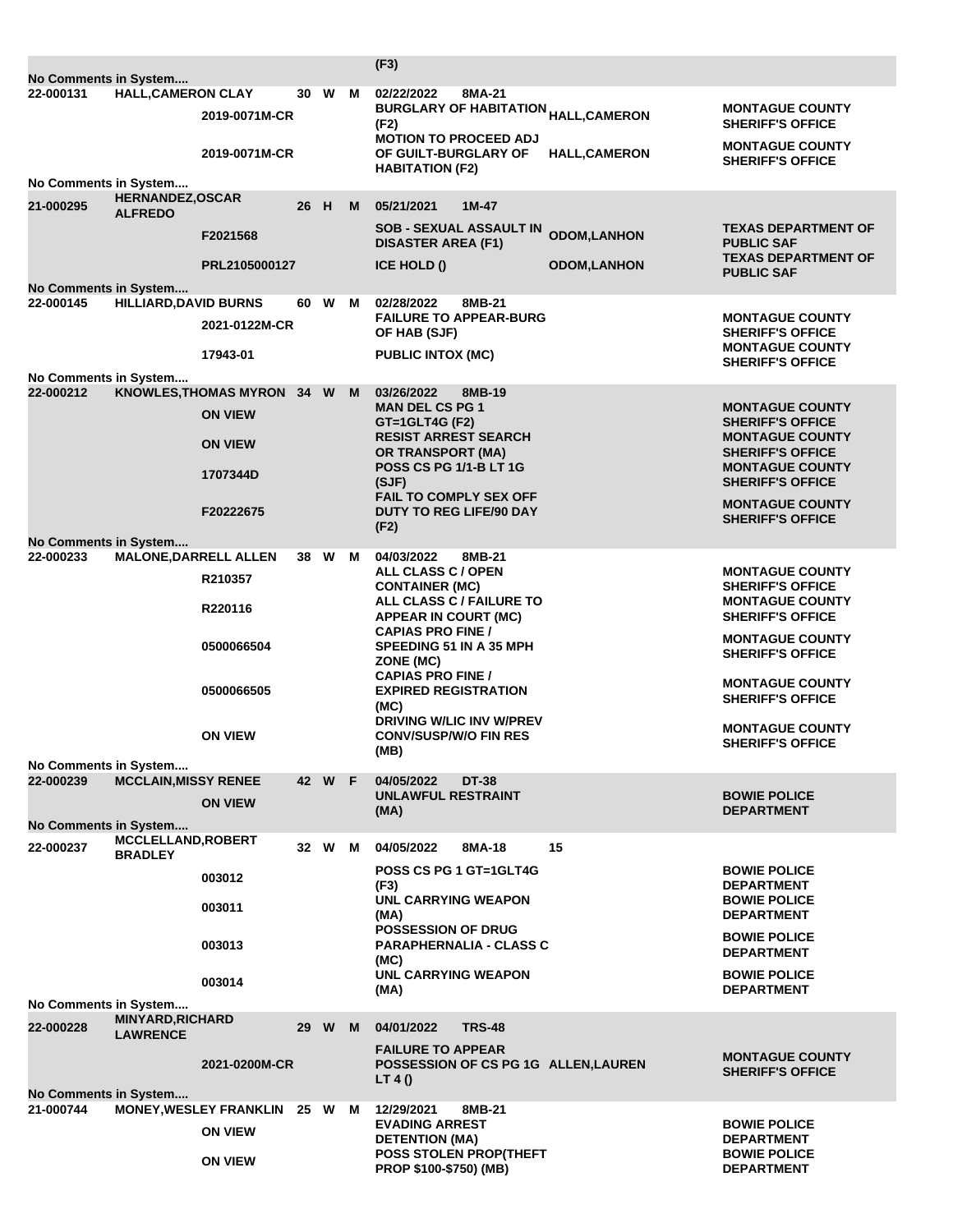|  |           |                                                      | <b>ON VIEW</b>                 |      |        |   | <b>FRAUD USE/POSS</b><br><b>IDENTIFYING INFO # ITEMS JORDAN, COLLIN</b>                                                      |                        | <b>BOWIE POLICE</b>                               |
|--|-----------|------------------------------------------------------|--------------------------------|------|--------|---|------------------------------------------------------------------------------------------------------------------------------|------------------------|---------------------------------------------------|
|  |           |                                                      |                                |      |        |   | 5LT10 (F3)                                                                                                                   |                        | <b>DEPARTMENT</b>                                 |
|  |           |                                                      | <b>ON VIEW</b>                 |      |        |   | <b>POSS DANGEROUS DRUG</b><br>(MA)                                                                                           | <b>JORDAN, COLLIN</b>  | <b>BOWIE POLICE</b><br><b>DEPARTMENT</b>          |
|  |           | No Comments in System                                | 2021-0142M-CR                  |      |        |   | <b>CAPIAS/MTP-POSS CS PG 1</b><br>LT1G (SJF)                                                                                 | JORDAN, COLLIN         | <b>BOWIE POLICE</b><br><b>DEPARTMENT</b>          |
|  | 22-000022 | <b>NEISS, JERRY ALAN</b>                             |                                |      | 35 W M |   | 01/12/2022<br>1M-46                                                                                                          |                        |                                                   |
|  |           |                                                      | F20212625                      |      |        |   | <b>FAIL TO COMPLY SEX OFF</b><br>DUTY TO REG LIFE/ANNUAL JORDAN, COLLIN<br>(F3)                                              |                        | <b>MONTAGUE COUNTY</b><br><b>SHERIFF'S OFFICE</b> |
|  | 22-000216 | No Comments in System<br><b>NEWSOME, SONIA DANN</b>  |                                |      | 46 W F |   | 03/28/2022<br><b>FEM-43</b>                                                                                                  |                        |                                                   |
|  |           |                                                      | F20222667                      |      |        |   | FORGERY GOVT/NATIONAL<br>FORGERY GOVT/NATIONAL MARSH,LEE ANN                                                                 |                        | <b>MONTAGUE COUNTY</b>                            |
|  |           |                                                      |                                |      |        |   | <b>INST/MONEY/SECURITY (F3)</b><br><b>FORGERY GOVT/NATIONAL</b>                                                              |                        | <b>SHERIFF'S OFFICE</b><br><b>MONTAGUE COUNTY</b> |
|  |           | No Comments in System                                | F20222668                      |      |        |   | <b>INST/MONEY/SECURITY (F3)</b>                                                                                              | Marsh, Lee Ann         | <b>SHERIFF'S OFFICE</b>                           |
|  | 22-000243 |                                                      | OWENS, ANGELA MICHELLE 37 W F  |      |        |   | 04/06/2022<br><b>SEG-23</b>                                                                                                  |                        |                                                   |
|  |           |                                                      | 2021-0040M-CR                  |      |        |   | <b>FAILURE TO APPEAR</b><br><b>DECLARING BOND</b><br><b>INSUFFICIENT UNAUTH USE</b><br>OF VEHICLE (SJF)<br><b>FAILURE TO</b> |                        | <b>MONTAGUE COUNTY</b><br><b>SHERIFF'S OFFICE</b> |
|  |           |                                                      | 2021-0067M-CR                  |      |        |   | <b>APPEAR-DECLARING BOND</b><br><b>INSUFFICIENT- POSS CP PG</b><br>11LT1GDRUGFREE<br>ZONE (F3)                               |                        | <b>MONTAGUE COUNTY</b><br><b>SHERIFF'S OFFICE</b> |
|  |           | No Comments in System                                | 2021FW003085                   |      |        |   | <b>POSSESSION CONTROLLED</b><br><b>SUBSTANCE ()</b>                                                                          |                        | <b>MONTAGUE COUNTY</b><br><b>SHERIFF'S OFFICE</b> |
|  | 22-000242 |                                                      | RICHARDS, BRITTANY LYNN 24 W F |      |        |   | 04/06/2022<br><b>DT-34</b>                                                                                                   |                        |                                                   |
|  |           |                                                      | <b>ON VIEW</b>                 |      |        |   | <b>PUBLIC INTOXICATION (MC)</b>                                                                                              |                        | <b>MONTAGUE COUNTY</b><br><b>SHERIFF'S OFFICE</b> |
|  |           | No Comments in System                                |                                |      |        |   |                                                                                                                              |                        |                                                   |
|  | 22-000155 | ROY, EVAN NATHANIEL                                  | 03022022 - 06680380            |      | 37 W   | M | 03/03/2022<br>8MB-18<br><b>PAROLE VIOLATION-BLUE</b><br><b>WARRANT()</b>                                                     |                        | <b>TEXAS DEPARTMENT OF</b><br><b>PUBLIC SAF</b>   |
|  | 21-000266 | No Comments in System<br><b>SANDERS, LANE JOSEPH</b> |                                |      | 25 W   | M | 05/07/2021<br>2M-11                                                                                                          |                        |                                                   |
|  |           |                                                      | 2020-0133M-CR                  |      |        |   | MTP - POSS CS PG 1<br>GT=4GLT200G (F2)<br><b>MTP - EVADING ARREST</b>                                                        | <b>WILLIAMS, ROGER</b> | <b>BOWIE POLICE</b><br><b>DEPARTMENT</b>          |
|  |           |                                                      | 2020-0134M-CR                  |      |        |   | <b>DETENTION W/VEH OR</b><br><b>WATERCRAFT (SJF)</b>                                                                         | Williams, Roger        | <b>BOWIE POLICE</b><br><b>DEPARTMENT</b>          |
|  |           |                                                      | <b>ON VIEW</b>                 |      |        |   | <b>RESIST ARREST SEARCH</b><br>OR TRANSPORT (MA)                                                                             | Williams, Roger        | <b>BOWIE POLICE</b><br><b>DEPARTMENT</b>          |
|  | 22-000241 | No Comments in System<br><b>STERLING, JOESHAWN</b>   |                                | 33 B |        | M | 04/05/2022<br>8MA-19                                                                                                         |                        |                                                   |
|  |           |                                                      | 003017                         |      |        |   | <b>UNL POSS FIREARM BY</b><br>FELON (F3)                                                                                     |                        | <b>BOWIE POLICE</b><br><b>DEPARTMENT</b>          |
|  |           | No Comments in System                                |                                |      |        |   |                                                                                                                              |                        |                                                   |
|  | 22-000026 |                                                      | STEWART, SILVER SHADOW 25 W M  |      |        |   | 01/14/2022<br>8MB-19<br><b>MAN DEL CS PG 2 OR 2-A</b>                                                                        |                        | <b>MONTAGUE COUNTY</b>                            |
|  |           |                                                      | <b>ON VIEW</b>                 |      |        |   | GT=4GLT400G (F1)                                                                                                             | <b>JORDAN, COLLIN</b>  | <b>SHERIFF'S OFFICE</b>                           |
|  |           |                                                      | <b>ON VIEW</b>                 |      |        |   | <b>POSS MARIJ</b><br>GT4OZLT=5LBS (SJF)                                                                                      | <b>JORDAN,COLLIN</b>   | <b>MONTAGUE COUNTY</b><br><b>SHERIFF'S OFFICE</b> |
|  |           |                                                      | <b>ON VIEW</b>                 |      |        |   | <b>THEFT PROP</b><br>GT=\$2,500LT\$30K (SJF)                                                                                 | <b>JORDAN,COLIN</b>    | <b>MONTAGUE COUNTY</b><br><b>SHERIFF'S OFFICE</b> |
|  |           |                                                      | <b>ON VIEW</b>                 |      |        |   | <b>MAN DEL CS PG 1</b><br>GT=1GLT4G (F2)                                                                                     | <b>JORDAN, COLLIN</b>  | <b>MONTAGUE COUNTY</b><br><b>SHERIFF'S OFFICE</b> |
|  |           |                                                      | <b>ON VIEW</b>                 |      |        |   | <b>IMPERSONATE PUBLIC</b><br><b>SERVANT (F3)</b>                                                                             | <b>JORDAN,COLLIN</b>   | <b>MONTAGUE COUNTY</b><br><b>SHERIFF'S OFFICE</b> |
|  |           |                                                      | 2021-0001M-CR                  |      |        |   | <b>MOTION TO PROCEED W/</b><br><b>ADJ GUILT-POSS CS</b><br><b>PG1&lt;1G (SJF)</b>                                            |                        | <b>MONTAGUE COUNTY</b><br><b>SHERIFF'S OFFICE</b> |
|  |           | No Comments in System                                | M20222151                      |      |        |   | <b>BURGLARY OF VEHICLE</b><br>(MA)                                                                                           | <b>JORDAN, COLLIN</b>  | <b>MONTAGUE COUNTY</b><br><b>SHERIFF'S OFFICE</b> |
|  | 22-000103 | <b>TASKER, BILLY DEAN</b>                            |                                | 65 W |        | M | 02/11/2022<br>8M-16                                                                                                          |                        |                                                   |
|  |           |                                                      | 2021-0077M-CR                  |      |        |   | <b>MTR POSS CS PG 1 LT1G</b><br>(SJF)                                                                                        | YANDELL, TRAVIS        | <b>MONTAGUE COUNTY</b><br><b>SHERIFF'S OFFICE</b> |
|  |           |                                                      | 2018-0127M-CR                  |      |        |   | MTP POSS CS PG 1 LT1G<br>(SJF)                                                                                               | YANDELL.TRAVIS         | <b>MONTAGUE COUNTY</b><br><b>SHERIFF'S OFFICE</b> |
|  |           |                                                      |                                |      |        |   |                                                                                                                              |                        |                                                   |